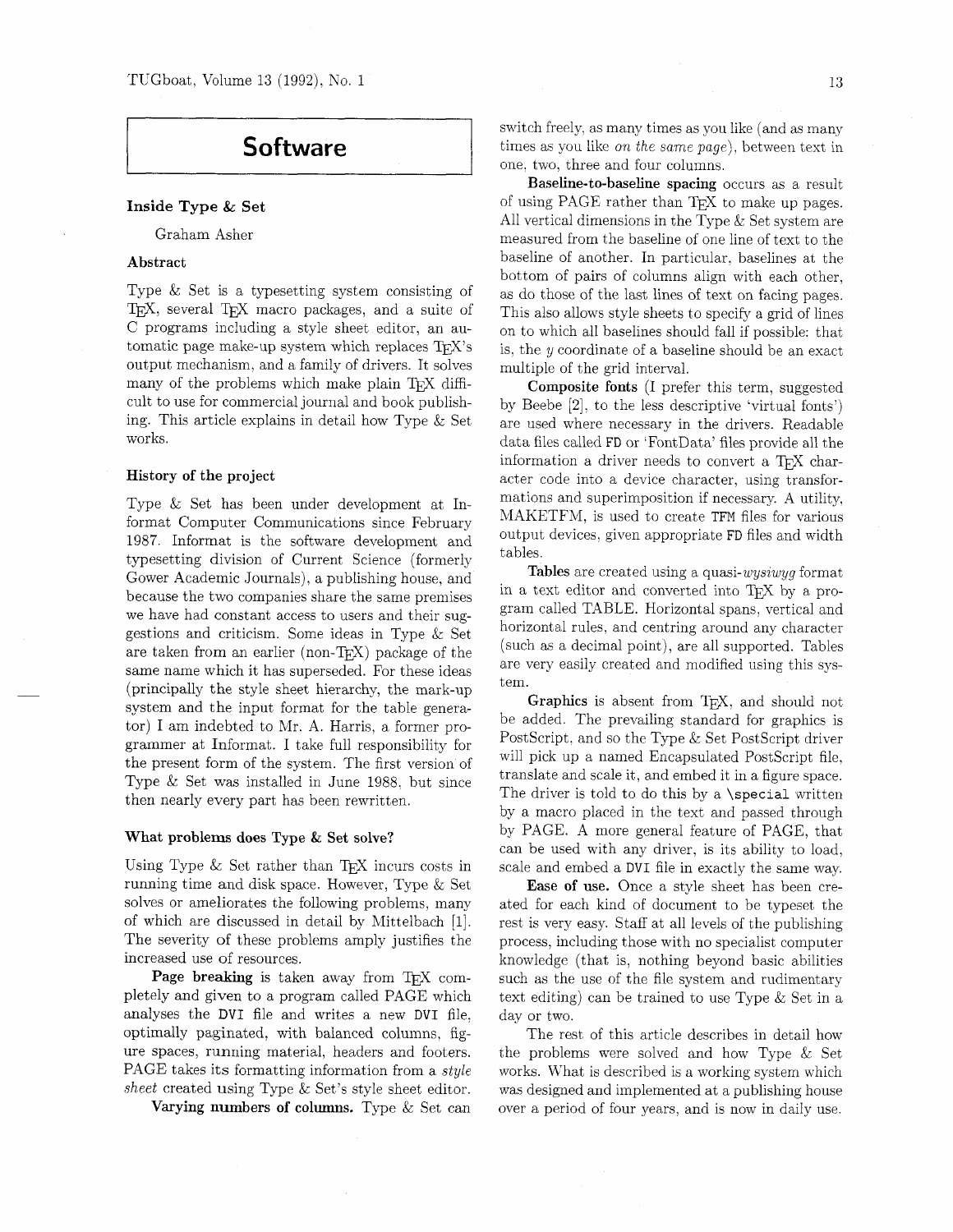## 14 TCGboat, Volume 13 (1992), No. 1

## Data flow and general operation

Input. The user types a document using his or her favourite word processor. This may. for example. be Wordstar or WordPerfect, or (as I prefer, being in part an unreconstructed T<sub>F</sub>X hacker) an ordinary ASCII text editor. The document contains little or no TEX apart from markup codes known as *mode names* which are determined by the style sheet to be used. Mode names look like ordinary TFX control sequences. mainly because that is what they are. The preferred Type & Set style places mode names on separate lines. The mode determines all the stylistic and structural parameters of the text: its font, justification, indents. paragraph spacing, and whether it is part of the body text. a figure caption, or, say. a running header-and many other details. *Tag* is the term preferred in the world of desktop publishing, but we stay with *mode* for historic reasons.

Preprocessing. The first part of Type & Set to be run is the appropriate preprocessor for the text editor or word processor that has been used. In the case of Wordstar this is WS2TEX. which strips the high bits that Wordstar uses to mark the ends of words. converts Wordstar codes for italic, bold face, etc., into \it. \bf. etc., and emits standard ASCII text of the type T<sub>F</sub>X reads.

T<sub>F</sub>X. Any version of T<sub>F</sub>X can be used, with the proviso that if the document contains large tables a version with the biggest possible memory is desirable. TFX loads a customised format file, very similar to plain. fmt (indeed, *almost* upwardly compatible) called tsplain.fmt. The first command T<sub>EX</sub> finds in its input file is something like  $\infty$ mystyle. sty, which loads the style sheet, which defines all the mode names and other markup codes used in the document. TFX then runs normally and writes a DVI file, using the minimal output routine from tsplain. fmt. This output file is effectively a *galley* in traditional typesetting terms, in that the text has been set in the desired fonts and *counted* or broken into lines, but has not yet been made up into pages. The DVI file contains numerous \specials, mostly for use by PAGE.

Page make-up. PAGE reads the DVI file and analyses it into lines. determining the mode of each line from a \special. A packet of information is built up for each line giving quick access to its mode, leading, position in the DVI file, and so on. At this point any *automatic material* is added. This consists mainly of the spacing and rules which the style sheet specifies for insertion before or after certain modes. or between paragraphs, or around blocks of text. PAGE then uses the line information to write a new file, given the extension DVP, but precisely conforming to the DVI format, which contains the made-up pages. If TEX fonts were used the work of Type & Set proper could end here, and the DVP file could be typeset using a third-party driver.

Previewing. Both DVI and DVP files for any printing device can be previewed on the screen using the Type & Set previewer, DVISCR. which draws characters using a device-independent vector font. This evades the problem of screen bitmap fonts not being available for, say, Optima on the Linotronic 100.

Proofing. Proofing is generally done on a laser printer, using the PostScript or Hewlett Packard LaserJet driver as appropriate. All drivers have the ability to emulate a font not found on the output device by using a similar one that *is* present: and the PostScript driver is especially optimised for emulation.

Printing. The driver family includes drivers for PostScript, Hewlett Packard LaserJet, Linotype devices using CORA V, Chelgraph devices using ACE, and Agfa Compugraphic devices. All drivers share common code which reads the FD (FontData) file, interprets the DVI file, and implements the composite font system.

#### Style sheets

The style sheet system both endows Type & Set with much of its power and limits it in various ways. Style sheets embody a generalisation about the possible forms of a document: a model which necessarily excludes some possible documents. The Type & Set style sheet model is designed to handle most types of journal and book design. but not magazines or newspapers, which in any case are laid out manually, page by page, rather than being intended for automatic page make-up.

Type & Set documents organise their text into two major divisions:

- **0** body text, and
- **0** running matter

The body text is a single continuous sequence laid out over as many pages as necessary within a certain rectangle known as the *text area,* which may be positioned differently on left and right pages. Footnotes and figures are included within the broad heading of body text: these are positioned within the ordinary text under the control of *callouts* or references to them.

The running matter comprises running headers and footers, and folios (page numbers). These items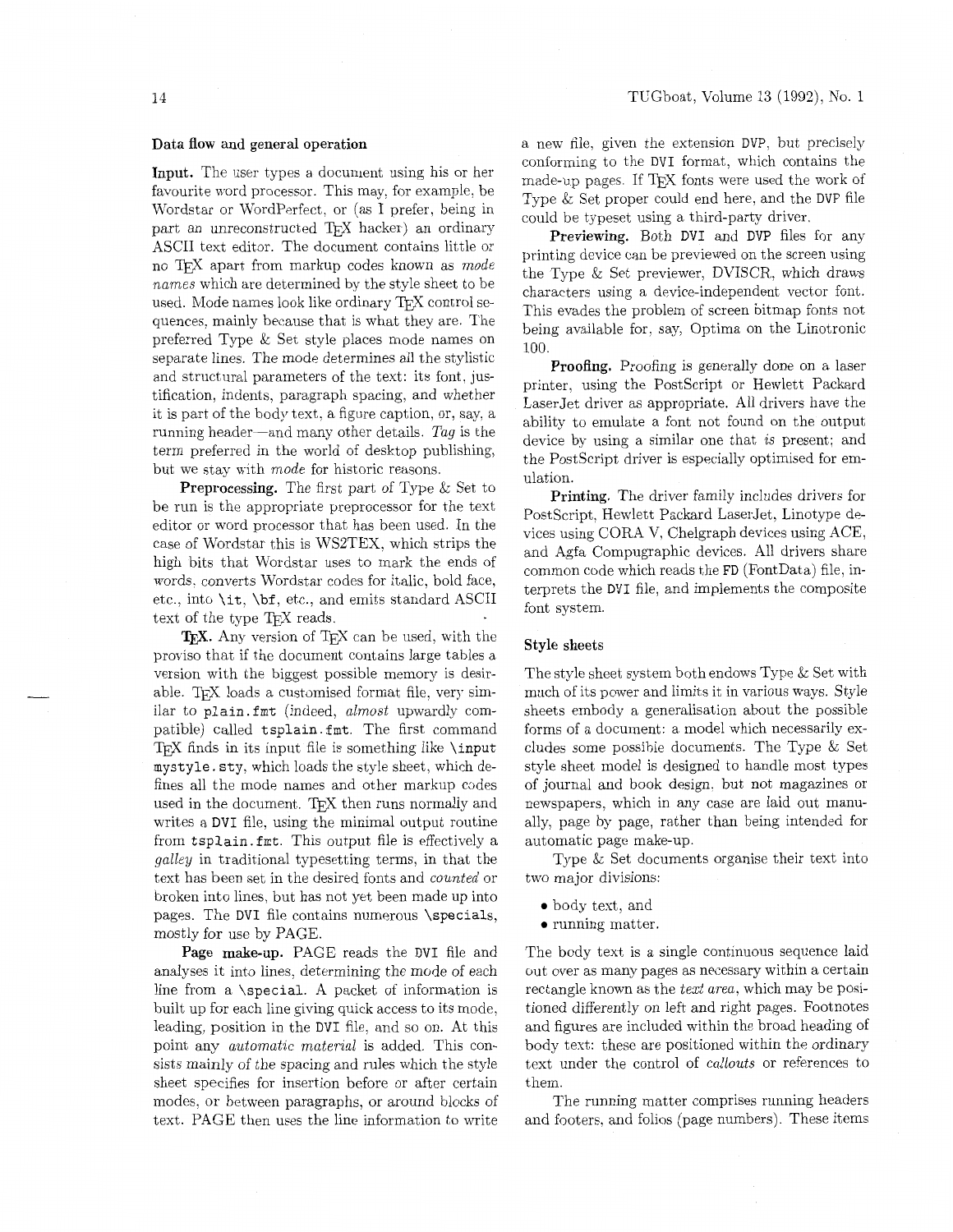are placed in the margin outside the text area at fixed positions on each page. Style sheets allow you to specify different positions and different text for left, right, start and end pages.

Style sheets have three levels, page, block and mode. Each level has its own dialog within the interactive style sheet editor, STYLE. To create a style sheet a designer runs STYLE and fills in the boxes in the dialogs. The following paragraphs explain the meaning of each level.

**Page level.** This is where you specify the size and position of the page and of the text area within it. In the present version of Type & Set each document can have only a single page style: but multiple page styles are an obvious and not impossibly difficult extension which may be considered in the future.

Block **level.** You must create a block for each structurally different type of text in the document. Blocks are named objects belonging to one of the following *categories*, each of which has a two-letter symbolic name:

| • te            | text                        |
|-----------------|-----------------------------|
| $\bullet$ hs    | running header, start page  |
| $\bullet$ he    | running header, end page    |
| $\bullet$ hl    | running header, left pages  |
| $\bullet$ hr    | running header, right pages |
| $\bullet$ fs    | running footer, start page  |
| $\bullet$ fe    | running footer, end page    |
| $\bullet$ fl    | running footer, left pages  |
| $\bullet$ fr    | running footer, right pages |
| • fn            | footnote                    |
| • <sub>ps</sub> | folio, start page           |
| $\bullet$ pe    | folio, end page             |
| $\bullet$ pl    | folio, left pages           |
| $\bullet$ pr    | folio, right pages          |
| • fi            | figure                      |

It is often necessary to have more than one text block. Blocks may be set in one, two, three or four columns: if you need to switch between text in different numbers of columns, as, for instance, in the case of a document with full-width single-column headings and two-column text, then the single-column text must have one block and the double-column text another.

The other main motivation for multiple text blocks is the need to position the blocks differently: each block may be offset from the left margin of the text area by a different amount, and this may be specified separately for left and right pages. This facility enables you to design a document (as in the case of a medical textbook published using Type & Set) where the headings project beyond the text, inward toward the margin.

Usually no more than one block will belong to each of the running header and running footer categories.

To sum up, the following information is specified at block level:

- **0** name of the block
- **0** category: see previous table
- **0** offset from left margin
- absolute coordinates, unless category = text
- **0** width
- **0** number of columns
- **0** gutter between columns
- **0** weight of gutter rule, if any
- **0** weight of box rule, if any
- **0** margins inside box rule
- **0** grid spacing, if any
- **0** automatic spaces and rules
- explicit spaces, rules and indents

A typical simple style sheet will have six or seven blocks: a complex one will have twenty or thirty.

**Mode level.** This is the lowest level of description, corresponding to the tags used in desktop publishing packages such as Ventura Publisher. Here all the information about fonts and point sizes is stored, along with the justification and indents. The mode may be indented within its column, so the measure or, in **5Y** terms, the \hsize of a paragraph of text is determined by width of a column (set at block level) minus any left or right indents applied at mode level.

The name you give a mode is the actual markup code used in the input text, and may be any alphabetic sequence up to ten letters long. In the text all that is needed is a prefixed backslash: to invoke mode 'ref', the command **\ref** is used, on a line of its own.

Every mode belongs to a block, and normally several modes belong to the same block. In an extremely simple document consisting only of text and headings, there might be two modes, \text, in a fully justified roman font, and **\head**, in a left justified bold font. Automatic spacing can be used to insert space between the heading and the text.

Not one but four fonts are specified in every mode. These are roman, bold, italic, and bold italic, and will nearly always come from the same face or family unless special effects are intended. For example, a text mode might have Garamond Light, Garamond Book, Garamond Light Italic and Garamond Book Italic; within this mode the control sequences \rm, \bf, \it and \bi respectively would be used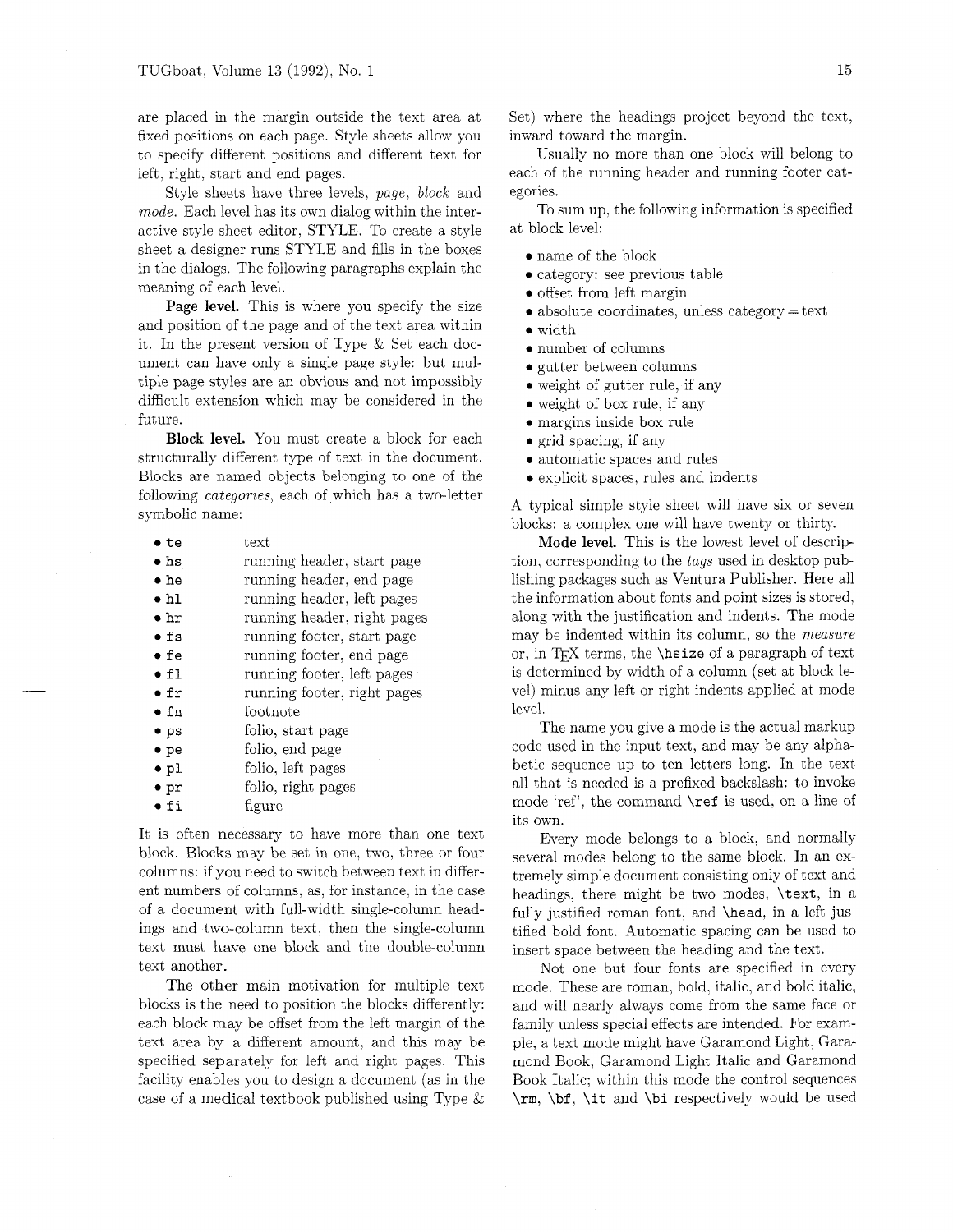to select each of the four fonts. Where the mode is inherently bold, as in a heading, the fonts are usually chosen so that roman and bold are identical, as are italic and bold italic.

Although Type & Set gives you control, via PAGE, over the degree of tolerance extended to widows and orphans, sometimes absolute prohibition of unwanted page and column breaks is preferred. This is done at mode level. For example, if you want the first two lines of each paragraph to be locked together and never split in any circumstances you can give *paragraph start lock* the value 2. Headings must never be separated from the text that follows, and this is done by specifying that the heading mode is to be locked to the next mode, as well as having all its lines locked together. Of course, this does not mean that all the heading lines in the document are locked into one huge block: the lock applies only to continuous sequences of lines belonging to the same mode.

To sum up. the following information is specified at mode level:

- 0 name of the mode
- the block it belongs to
- $\bullet$  the four fonts
- 0 pointsize
- $\bullet$  leading
- justification
- 0 hyphenation tolerance
- 0 looseness of word spacing
- left and right indents
- paragraph indent
- $\bullet$ glue between paragraphs (\parskip)
- indent the first paragraph?
- 0 lines to lock at start of mode
- lock all lines of mode together?
- 0 lock this mode to following text?
- lines to lock at start of paragraph
- $\bullet$  lines to lock at end of paragraph
- 0 automatic spaces and rules
- 0 explicit spaces, rules and indents

Table modes. I shall not deal with table modes in detail. They are at the same level of description as ordinary modes, and contain much of the same information, with the addition of some things needed specifically for tables, such as the amount of space to leave between the table and its caption. if any. Tables are explained below.

## Fonts and font families

All text in a Type & Set document belongs to one of the modes of the style sheet in use. When STYLE

creates a style sheet one of the files it writes is a large  $T_F X$  macro package: each mode is a macro. This is how the fonts are selected. When a mode macro is interpreted by T<sub>E</sub>X, ten control sequences (among others) acquire new meanings:

| $\bullet$ \rm    | roman text                |
|------------------|---------------------------|
| $\bullet$ \it    | italics                   |
| $\bullet$ \bf    | bold face                 |
| $\bullet$ \bi    | bold italics              |
| $\bullet$ \sp    | superscript               |
| $\bullet$ \sb    | subscript                 |
| $\bullet$ \mi    | math italic font          |
| $\bullet$ \sy    | symbol font               |
| $\bullet$ \mx    | math extension font       |
| $\bullet \ \{xx$ | Type & Set extension font |

These invoke lower-level macros to select the appropriate fonts and pointsizes. The first six need not be used if WordStar or WordPerfect is used to input the text, because Type & Set can convert the control characters used by the word processors if necessary. The last four are also rarely seen in Type & Set text, but are invoked automatically in mathematical text and when special characters from those fonts are used.

The xx or Type & Set extension font is a ragbag of characters which seem to be required in journal and book publishing, and are generally provided on typesetting equipment, but are absent from the standard TFX layouts. These include solid triangles, solid circles. copyright symbols as single characters rather than composites, guillemets, etc.

Plain T<sub>F</sub>X preloads the sixteen most popular Computer Modern fonts and sets up a math font system at 10pt. The Type & Set format, tsplain.fmt, preloads no fonts at all: Type & Set is designed to be used on a wide variety of different devices, many with differing TFM files for fonts with the same names; so to preload fonts would cause confusion and errors.

The family mechanism used in plain  $T_F X$ 's math setting has to be retained, since it is hard-coded into TFX; but the other families are slightly different. Type & Set has:

| family         | description          |
|----------------|----------------------|
| 0              | text                 |
| 1              | math italic          |
| $\overline{2}$ | symbol               |
| 3              | math extension       |
| $\overline{4}$ | italic               |
| 5              | bold face            |
| 6              | bold italic          |
|                | Type & Set extension |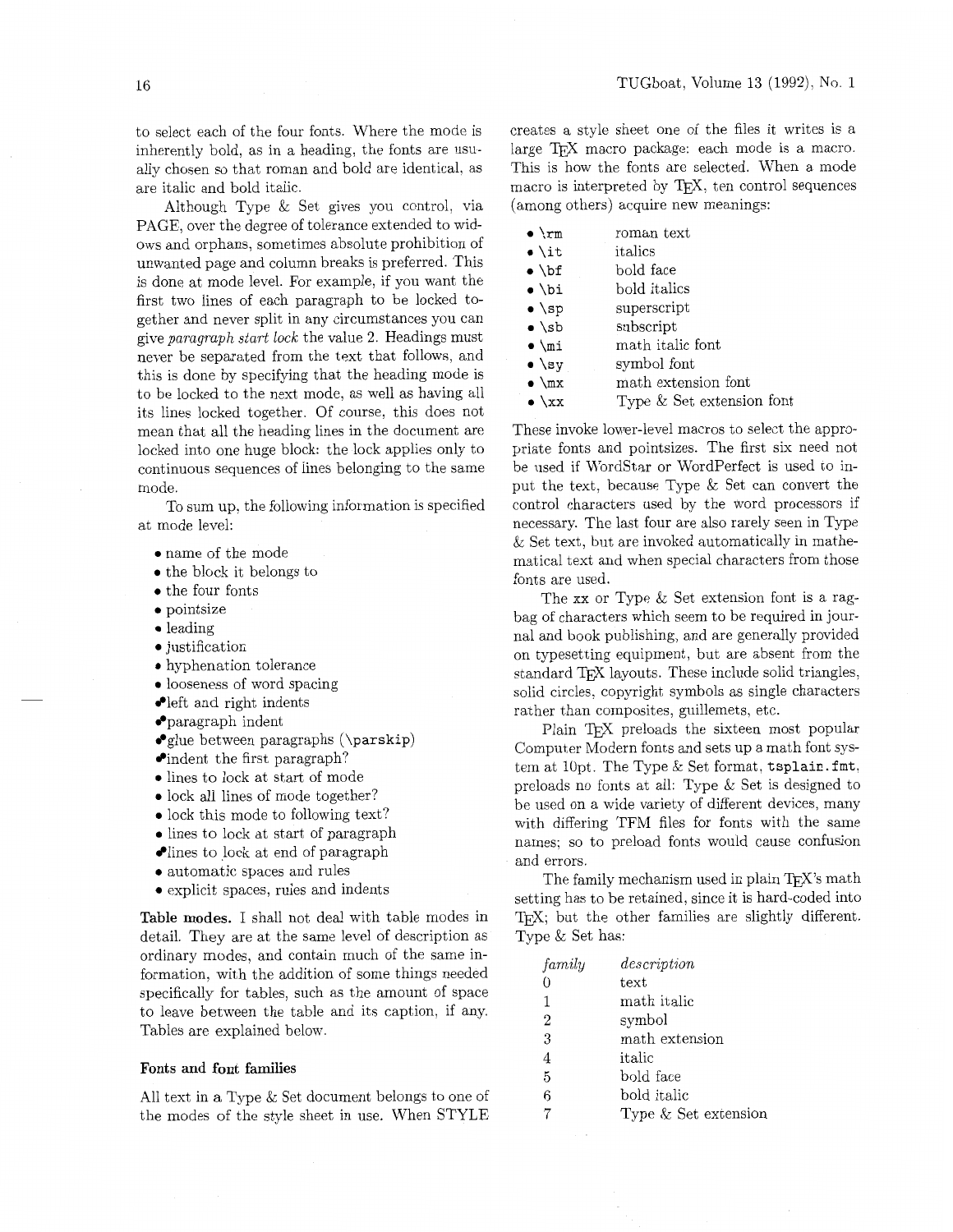No fonts are assigned to members of these families in tsplain. fmt. This is all done when the style sheet is loaded. For each mode, a font is assigned for all eight families at three different sizes, making a possible total of twenty-four fonts per mode. Very large style sheets may exhaust  $T_FX$ 's font memory, but in practice that does not happen very often, because many of the fonts belonging to one mode will be exactly the same as those of another: and STYLE is optimised to make use of any coincidences when writing the style sheet macros.

Superscripts and subscripts are implemented in a different way from plain TFX's method, except within math mode, where everything as far as possible is identical to plain TEX. Outside math mode the \sp and \sb macros provide more consistent text-mode superscripting and subscripting than  $\Box$  and  $\hat{ }$ . They use T<sub>F</sub>X's font family system to determine the appropriate \scriptfont or \scriptscriptfont to use.

Type & Set's consistent approach allows everything to work in the same way whatever the current point size. In particular. mathematical setting is the same at any size, while remaining compatible with plain T<sub>E</sub>X.

#### **Page make-up**

DVI files written using Type & Set style sheets are completely standard and can be translated using any driver. All the extra information needed by PAGE, Type & Set's page make-up program, is to be found in  $xxx$  commands written by TEX's \special primitive.

PAGE is line-based: it analyses the DVI file into separate lines and moves these around, but goes no deeper than that except in the case of page numbers or *folios*, which must be often inserted into the middle of lines. Finding out where a line starts and ends in a DVI file originally seemed difficult, and a complex algorithm for finding minimal push-pop pairs enclosing pieces of text was used in an early version of PAGE, but eventually it was realised that with a little care one can ensure that every line is a first-level push-pop group.

PAGE can if needed optimise its layout over a whole document, by building a directed acyclic graph in which nodes are page breaks and arcs are possible pages labelled with their cost or 'badness', which is assessed using  $Tr[X\text{-}like\,c\,r\,c\,r\,c\,r\,c\,r\,c\,r\,c\,r\,c\,r\,c\,r\,c\,r\,c\,r\,c\,r\,c\,r\,c\,r\,c\,r\,c\,r\,c\,r\,c\,r\,c\,r\,c\,r\,c\,r\,c\,r\,c\,r\,c\,r\,c\,r\,c\,r\,c\,r\,c\,r\,c\,r\,c\,r\,c\,r\,c\,r\,c$ the lowest-cost traversal of the graph. In practice, however, users of Type & Set accept PAGE'S first attempt at a solution, which is produced by successively taking the lowest cost for the current page

and then moving on to consider the next. This willingness to accept compromise is caused by the slowness of PAGE when in whole-document optimisation mode. and obviously this is a shortcoming of the system. Nevertheless, people still find whole-document optimisation useful for improving documents which are badly laid out at the first attempt, usually because of problems with figure placement.

**Blocks** and **column balancing.** Pages are made up block by block. Each group of contiguous lines belonging to a single text block is collected together, with any figures called out somewhere among these lines, and any figures held over from previous pages. Lines are grouped into shims-bundles which cannot be split because they are locked together. or because they comprise a figure. (I have borrowed the term shim from Michael Plass  $[3, p. 36]$ , who uses it in a slightly different way.) The list of shims for a block are then split into columns, and any modelevel space appearing at the top or bottom of a column is discarded. Block-level space is retained except when it appears at the top or bottom of a page.

Columns are balanced using a method that is similar, but not identical, to the method used by T<sub>F</sub>X for breaking paragraphs into lines. The method must be different, for the problem is different: paragraphs are split into an unknown number of lines, each of a known length, while in column balancing a known number of columns must be produced, each of an unknown length. The badness of a group of balanced columns is calculated in the same way that T<sub>F</sub>X uses for lines, using a function proportional to the cube of the glue ratio. Glue is set in such a way that the baselines of the bottom line of text in each column align together as well as those of the top lines. Since the height of the block is measured from its top baseline to its bottom baseline, this ensures that pages also align properly.

**Figures.** A figure in a Type & Set document is any section of the document starting with \figure, ending with **\endfigure**, and containing a sequence of figure spaces and captions. Figure spaces are inserted by writing  $\langle$  figurespace <dimen>, where <dimen> is the height of the space; and captions are chunks of arbitrary text in any mode belonging to a block of category fi.

PAGE extracts the figures and assigns each one a callout number which determines where it goes in the text. In fact, every contiguous sequence of lines of a certain category is given a callout number. This means that in a document consisting of some ordinary text, followed by a figure, followed by some more ordinary text, the callout numbers 0,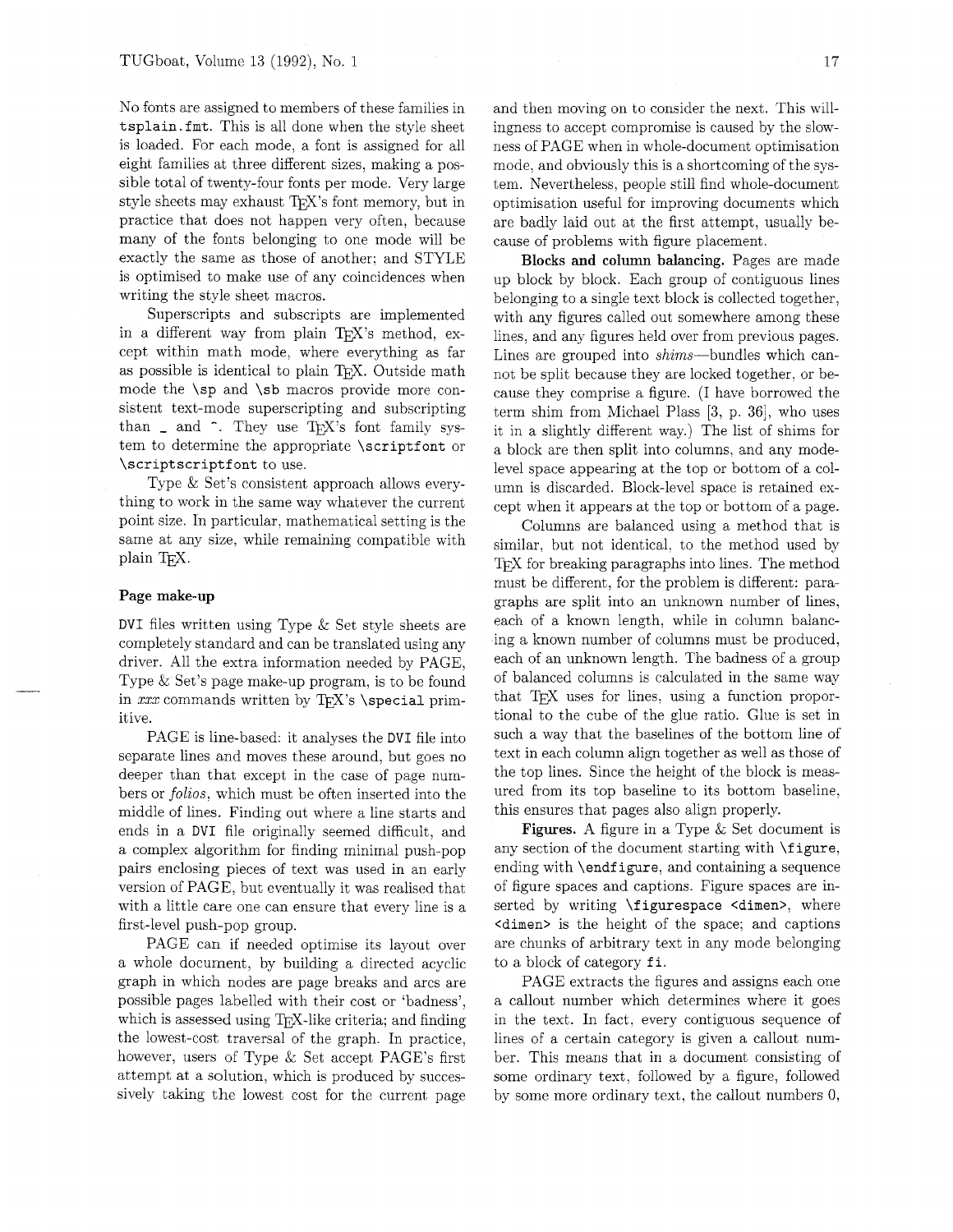1. and 2 would be assigned to the three sections. This would cause the figure, callout number 1. to be placed somewhere after the first section of text. A figure's ideal position for Type & Set is where it appears in the original source text: the further away it ends up. the greater the penalty levied.

Internally figures are split into two groups: narrow and wide. Narrow figures span a single column in multi-column text, while wide figures are those which span all the columns of the block. (Type & Set cannot yet handle figures spanning more than one column but not all columns, such as two-column figures in a three-column block.) Wide figures are easy to place: they are inserted as soon as enough room is found, at or after their ideal position. Narrow figures are treated in a special way by the column-balancing system, in that they are allowed to float forwards from their ideal positions if the columns cannot be balanced otherwise. The algorithm which does this has recently been improved and now will very rarely fail to produce an acceptable page; but if there are just too many figures and not enough text, figures will inevitably appear one or more pages after their callouts.

**PostScript and** DVI **embedding.** Type & Set makes it very easy to embed PostScript pictures or existing DVI files in a document. The simplest way to do this is to place the command \picture <filename> on a line of its own in the source text. The \picture macro will write a \special to be read by PAGE. which then finds the file and determines its bounding box, deciding whether it is an encapsulated PostScript (EPS) or a DVI file from the first two bytes: %! for the former and bytes with the decimal values 247 and 2 for the latter. EPS files divulge their bounding boxes via a comment of the form %%BoundingBox <lower-left-x> **<lower-left-y><upper-right-x>** <upper-righty>, while for DVI files PAGE uses the values  $l$  and u from the postamble, unless it finds a  $\simeq$ the form page: bounds <n>,<n>,<n>,<n>,<n>, which it interprets in the same way as the PostScript BoundingBox comment.

Having found out how big the figure is, PAGE scales it to fit the column width of the current mode. Unless the user has requested otherwise (via variants of \picture allowing greater control) the scaling is isomorphic: the width of the figure is scaled to be the same as the width of the column, then the height is adjusted to preserve the aspect ratio.

If the figure is a DVI file it is directly embedded in PAGE'S output DVI file. To do this PAGE has to assign new numbers to the fonts in the embedded file so that they do not conflict with any in the main file; and all dimensions and fonts must be scaled by the appropriate amount as the file is read in. Only a single page, the first page of the file, is embedded: PAGE copies and scales everything between the BOP (beginning of page) and EOP, inserting a PUSH and a move to the correct x coordinate before the embedded code and a POP after it. The y coordinate need not be set explicitly: by the time PAGE has arrived at this point it will already be at the correct vertical position, since every line above the figure will have moved the current  $y$  coordinate down by its leading.

The procedure is different for PostScript files. PAGE calculates the coordinates and scaling factors needed and places them, with the filename, in a new \special, or rather, since it is not written by TFX,  $xxx$  command. DVIPS, the Type  $&$  Set Post-Script driver, reads this information and loads the file in. creating a transformation matrix to scale and translate the embedded graphics.

Using this method one of Current Science's associated companies, Current Patents, publishes a journal giving details of the latest pharmacological patents. Diagrams of the chemical structures are created using commercial software which writes EPS files that are loaded with no modification into the PostScript output of Type & Set.

The following variants of \picture exist:

\picture <filename>: scale to fit column \apicture <filename>: set at actual size \spicture <filename> <scale>: set at given scale \wpicture <filename> <width>: or given width \hpicture <filename> <height>: or given height \xpicture <filename> <indent>: or indented

A further variant, \gpicture or 'general picture,' gives you control over all the variables at once. In fact, all the above variants are expressed internally using \gpicture. Some examples:

```
\gpicture{mypic.ps}{2pc}{1in}{3cm}{0}{0}
 {0}
```
will be indented 2pc and forced to be lin wide and 3cm high;

## \gpicture{mypic.ps}{4pc}{20pc}{0pt}{0}  ${0}$  ${0}$

will be indented 4pc and forced to 20pc wide, and its height will be calculated from that: Opt means 'don't force'; and

```
\gpicture{mypic.ps}{Opt}{Opt}{Opt}{500}
 {750}{3}
```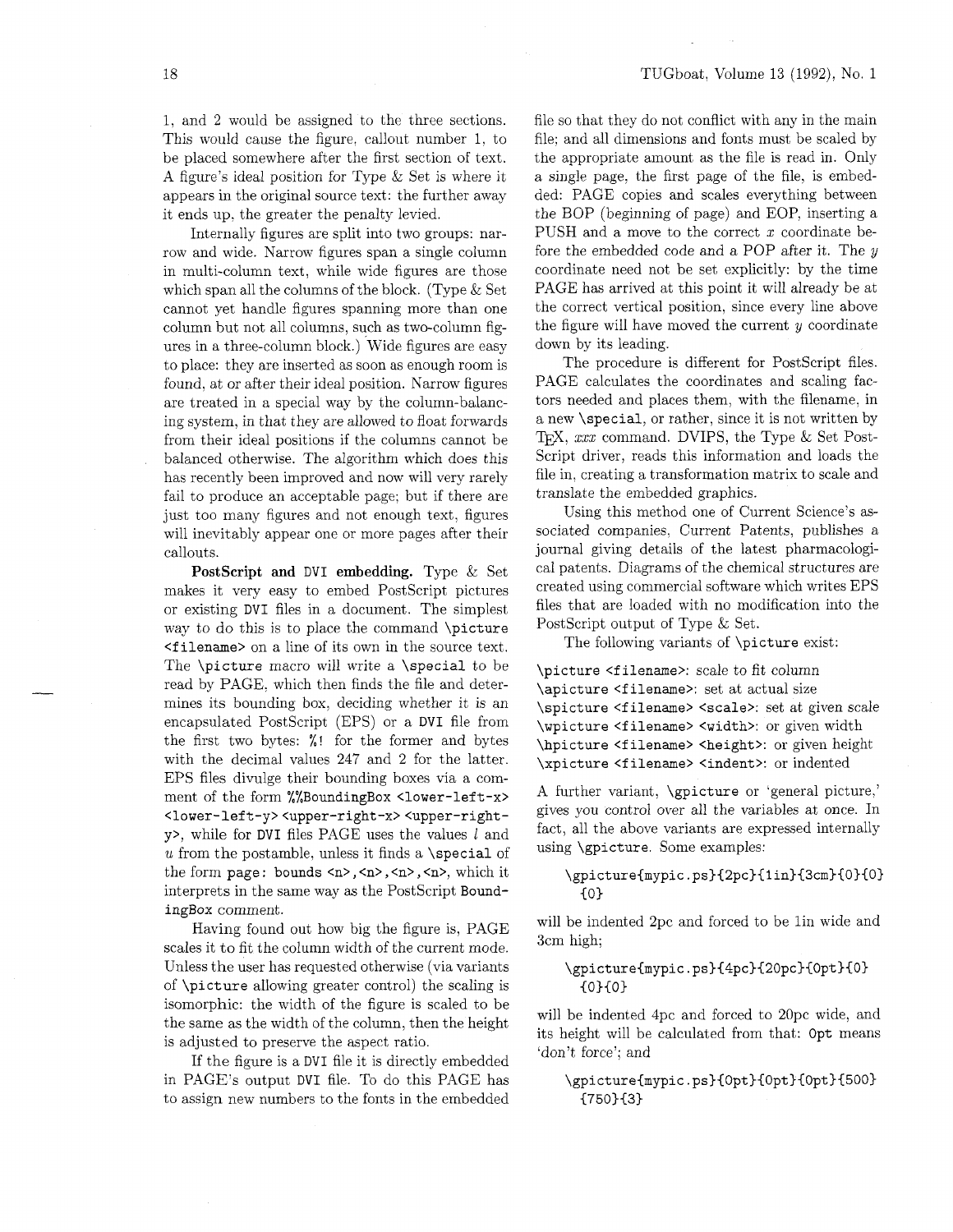will be scaled to half-size horizontally and threequarters vertically and centred.

The \gpicture format is: \gpicture {<file>} {<indent>) (<width>) {<height>) {<xscale>) {<yscale>l {<alignment>). If <xscale> is 0,  $\langle \text{width} \rangle$  is used; and if  $\langle \text{pseudo} \rangle$  is 0,  $\langle \text{height} \rangle$ is used. If <alignment> is non-zero and <indent> is zero the picture is aligned according to  $1 = left$ ,  $2 =$  right,  $3 =$  centre; otherwise it is aligned in the same way as the current mode. If  $\leq$  vidth> is zero it is calculated from height and vice versa. If <width> and <height> are zero both are calculated from the current column width.

### **Drivers and** font layouts

The Type & Set drivers (with the exception of the screen previewer, which, being interactive, has to work in a different way) are all linked to two library packages, one to perform the basic DVI file interpretation, and the other to create data structures representing lines, phrases, words and characters, and to read the translation tables specifying the way characters are rendered by device characters.

Thus most of a driver program is well-tested standard code, leaving only a small (300-400 lines of C code) device-dependent section containing the procedures needed to drive the actual printer or typesetter.

The main() function in a driver immediately calls the library function DVImain () with arguments giving the name of the default FD file to be read, whether accents are to be associated with the characters they are on or positioned separately, whether the device needs lines of text or separate characters. whether the output language is textual, like Post-Script, or binary, like the Compugraphic language; and other information.

DVImain () has control for the entire run, calling other library functions to interpret the FD file and the DVI file and callback functions in the devicedependent module to set lines of text or individual characters.

Part of the reason for the simplicity of this approach is the use of a completely standard character layout on all devices. Type & Set is rigorously device-independent, like T<sub>F</sub>X itself, and apart from the font metrics no device-specific information is known at the time of running  $T_FX$  or PAGE. Type & Set has a character set consisting of 640 characters, divided into five layouts:

- text
- $\bullet$  math italic
- symbol
- **0** math extension
- Type & Set extension

For a given printing device there are always many text fonts, but only one font in each of the other layouts: at least in logical terms, for the purposes of Type & Set. This reflects the fact that at sites using typesetting machinery such as the Linotron 100 and the Chelgraph IBX many text fonts exist, but only a few pi or symbol fonts. Similarly, PostScript provides a large number of text fonts but originally only one Symbol font.

The text layout is the same as that of plain T<sub>F</sub>X [4, p. 4271 except for the following differences: **<sup>0</sup>**character 14 changes from ffi to **i** 

- 
- $\bullet$  character 15 changes from ffl to  $\overline{A}$
- character 35 changes from  $\#$  to £

These changes are all motivated by the need to have different variants of these characters in each text font, rather than have to use, say. the same pound Sterling with all the different fonts, whether bold or light, roman or italic.

The math italic, symbol and math extension layouts are identical to the plain T<sub>F</sub>X layouts  $[4, pp.$ 430-432]. This enables Type & Set to be  $100\%$  compatible with T<sub>EX</sub> mathematical setting, a feature which apart from its evident convenience absolves us from the task of writing a manual. The Type & Set extension layout, as described above, contains characters essential to book and journal publishing but entirely absent from the T<sub>E</sub>X layouts; and, since this is not the text font but one of the *pi* fonts, of which only one version exists per device, only symbols can go here, not textual characters. At present this font contains some forty characters. New accessions are made with reluctance, and only if the candidate character actually exists or can be emulated on most of the output devices.

As previously mentioned, drivers can elect to be passed complete lines or individual characters. There is flexibility too in the way a line is represented. A line-based driver will define a DVIline () callback function that is passed the address of a line structure. When a line arrives it is guaranteed to contain characters lying within a certain vertical distance of a common baseline, with no kerns greater than a certain size, and with no horizontal spaces greater than a predefined maximum. The idea is that drivers such as DVICORA, which generates Cora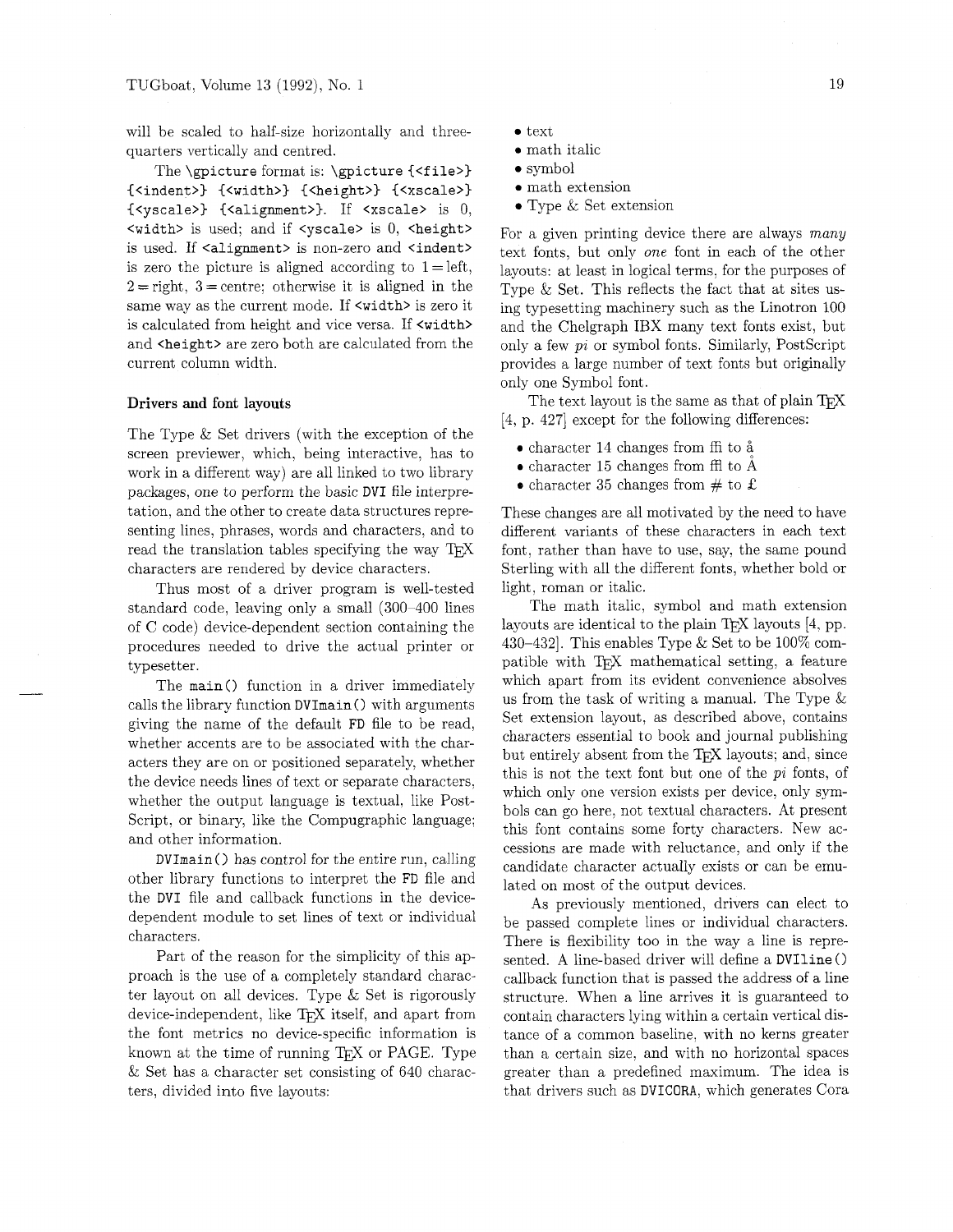V code for Linotron typesetters, can set the entire line at once, taking advantage of Cora's justification system and ability to interpret kerns, small amounts of up and down movement, and font changes within the line.

PostScript's widthshow primitive, however, although able to justify to a given measure, takes a string which must consist only of characters and spaces: movements and font changes have to be done separately. DVIPS, the PostScript driver, works at the *phrase* level rather than the *line* level. A line is a list of phrases, and phrases are defined in a much stricter way: each phrase is guaranteed to contain characters on precisely the same baseline, all in the same font, and possibly some spaces, each of which must be the same width within a certain predefined tolerance. This means that DVIPS can set each phrase using widthshow.

Each phrase is divided into *words.* These are composed of characters abutting horizontally. sharing a common font and baseline. Each character may have an associated accent. This last feature is used where accents are positioned by the device, and  $T_F X$ 's positioning must be discarded, as on Linotron devices using Cora V. No Type & Set drivers yet work at the word level, but the Compugraphic driver DVICG is an example of a character-level driver. These define a DVIchar () callback function that receives every character separately.

#### Composite fonts

A composite font is a font containing characters from more than one device font, or containing characters rendered by distorting or overlaying one or more device characters. Type & Set's composite font system is defined by FD or *FontData* files, one for each type of output device. An FD file is a readable ASCII file in a format modelled on that of Adobe Font Metric (AFM) files: that is, it is made up of sections starting with Start<name> and ending with End<name>, possibly nested, and within these sections there are data lines of the form <key> <data>. The main sections are DevFonts, mapping device font names or numbers to the names of their AFM files; TSFonts, mapping Type & Set fonts to device fonts; and several Layout sections, mapping standard Type & Set character codes to local character codes.

Rather than look at an exhaustive definition of the FD syntax and semantics, it will be more illuminating to follow two examples all the way from the DVI file to their representation in a typical output language, PostScript.

First, an ordinary character. Opcode number 12

is read from the DVI file and interpreted as 'set character 12 and move right by its escapement'. The current font is font 0, which has already been mapped to a TFM file called time. To convert the character into PostScript these two pieces of information are sufficient.

The TFM name time is is used as a key into a section in the FD file bracketed by StartTSFonts and EndTSFonts. This section associates Type & Set logical fonts with font layouts and names of AFM files, and contains the line time, meaning that, no layout having been specified, this font uses the default layout, given at the start of the FD file by the line Def aultLayout text. This tells the driver to look at the section starting with StartLayout text and ending with EndLayout. The character code, 12, is used as a key into a section within the layout called the CharDefs section and the line 12 174 is found, meaning that on this device Type & Set text character 12 (which, incidentally, is the fi ligature) is to be translated into character 174, the PostScript code for fi.

The PostScript font is determined by reference to a section starting StartDevFonts, which contains lines mapping the names of AFM or Adobe Font Metric files to a string of characters identifying the font on the device: in this case, the name Times-Roman. AFM files are used as the standard readable format for font metrics on all devices—not just for PostScript.

Now a composite character. This time the character code is 11, or the ff ligature, which does not exist in the PostScript text layout. If TFM files prepared specifically for PostScript fonts are used this character will of course never appear in the DVI file; but in this example we assume that DVIPS is being used for proofing, and must do its best to produce an emulation of something which will eventually appear, say, on the Chelgraph IBX typesetter, which *does* possess an ff ligature.

Everything happens in the same way until the layout line is reached, which is  $11 102 # # 102 # [1]$  $0 0 1$  . 25 0]. Here 11 is the T<sub>E</sub>X character code, and the rest consists of two triplets, 102 # # and 102 # [I 0 0 1 .25 01. Each triplet represents a device character, and is of the form <code> <font></code> <transform>, with # indicating that the default is to be used. The <transform> is a transformation matrix in the PostScript format  $[5, p. 65]$ . To render a composite character the output device takes each triplet in turn, setting the specified character from the specified device font, transforming it in the specified way. Here, if the second triplet had been identical to the first only a single f would have ap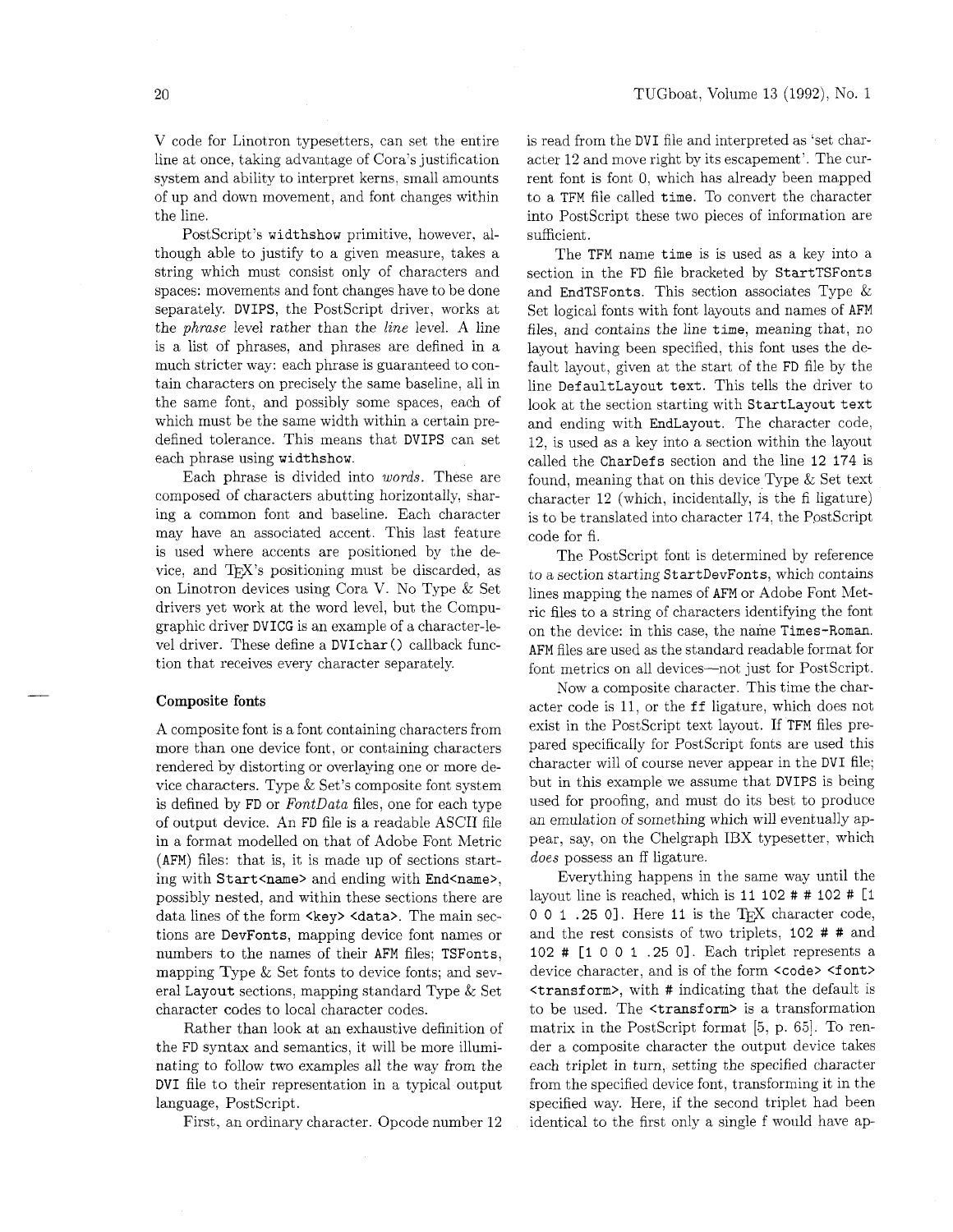peared, since they would have been superimposed: but the transform on the second f moves it right by a quarter of an em, giving a tolerable rendition of an ff ligature.

You can see that the ordinary character in the first example uses the same syntax as the composite character once you know that any trailing # tokens can be dropped: the layout line for character 11 can be expressed more pedantically as I1 174 # #.

At present there are two noticeable defects in the composite font system. The first is that a character cannot contain rules, and the second is that the transformation cannot make use of character metrics. It would be very useful to be able to define a transformation to move a character right by half the width of another character, but at the moment the  $x$  and  $y$  translation elements in a transform can be expressed only in ems, or. more accurately speaking, in fractions of the current pointsize.

FD files, as well as being read by the drivers. are used to generate TFM files for the various devices. For non-PostScript devices a utility called MAKEAFM creates AFM files from the width tables and other metrics supplied by manufacturers, while PostScript AFMs are downloaded via the Adobe Post-Script Archive File Server. The AFMs are then used by another utility, WIAKETFM. in conjunction with the FD files, to write the TFMs. This has to be done after any revision to the FD or AFM files that could affect character metrics.

#### **Tables**

Medical journals are full of tables, most of which contain spans, brace rules and numbers centred on a decimal point or  $a \pm sign$ . The difficulty of creating tables in T<sub>F</sub>X makes an automatic table generator not only desirable but essential. The way Type & Set solves this problem is for the user to type the table in a sort of wysiwyg format, preferably. but not necessarily, using a special editor giving access to symbols representing column delimiters and rules. All the user has to do is ensure that the table is topologically equivalent to the desired result. Specifically, he or she must align the column breaks and arrange for the right things to span.

Each cell of the table can contain ordinary text, with or without T<sub>F</sub>X control sequences, plus special characters to tell the table processor how to align the cell. The absence of an alignment character causes the text in the cell to be centred. Macros are also available to insert multi-line paragraphs into cells if necessary. These are justified and hyphenated according to parameters defined in the table mode.

Here is an example: a modified and shortened version of a table in *The T<sub>E</sub>Xbook* [4, p. 246]. The user creates a file called, say, **mytable. tab,** containing the following:

| м<br>۰. |  |
|---------|--|
|---------|--|

| Year      | World Population |
|-----------|------------------|
| 8000 B.C. | 5,000,000        |
| 50 A.D.   | 200,000,000      |

The vertical and horizontal rules here represent symbols taken from the standard IBM PC extended character set; but any symbols can be used, since the table system itself reads its special characters from a table. The control sequence **\narrow** is the table mode to be used.

When TABLE, the Type & Set table generator, is run, it translates the above into  $T_F X$  code:

```
\vfil\eject 
\narrow 
\setboxO\hbox{a) 
\boxtable{\off interlineskip\tabskip=Opt 
\halignto \hsize{\vrule # \tabskip=Opt% 
&# \tabskip=\tg& # & #\tabskip=Opt% 
&\vrule #&# \tabskip=\tg& # & #% 
\tabskip=Opt&\vrule #\cr\vrzero height% 
\hrzeroht&\multispan{3)\hrf{O)% 
&\vrzero height\hrzeroht&\multispan{3~% 
\hrf{O)&\vrzero height\hrzeroht\cr 
\vrzero\global\tablepos=l&&\tsp Year% 
\strut \tsp&&\vrzero% 
&&\tsp WorldPopulation\tsp&&\vrzero\cr 
\vrzero&\multispan{3)\hrf{O~&\vrzero&% 
\multispan{3)\hrf{O)&\vrzero\cr 
\vrzero&&\tsp 8000 B.C.\strut \tsp&&% 
\vrzero&&\tsp 5,000,000\tsp&&\vrzero\cr 
\vrzero&&\tsp 50 A.D.\strut \tsp&&\vrzero% 
&&\tsp 200,000,000\tsp&&\vrzero\cr 
\vrzero depthOpt\global\tablepos=2% 
&\multispan{3)\hrf{O)&\vrzero depthopt% 
&\multispan{3)\hrf{O)&\vrzero depthOpt\cr 
) 
\tablewrapup 
\vf il\e j ect 
\endinput
```
This contains many control sequences referring to parameters defined in the style sheet, such as the width of the table and the weight of the rules. A table is thus 'soft', in the sense that a given TAB file can be typeset in varying ways depending on the style sheet; or can even be used in two different